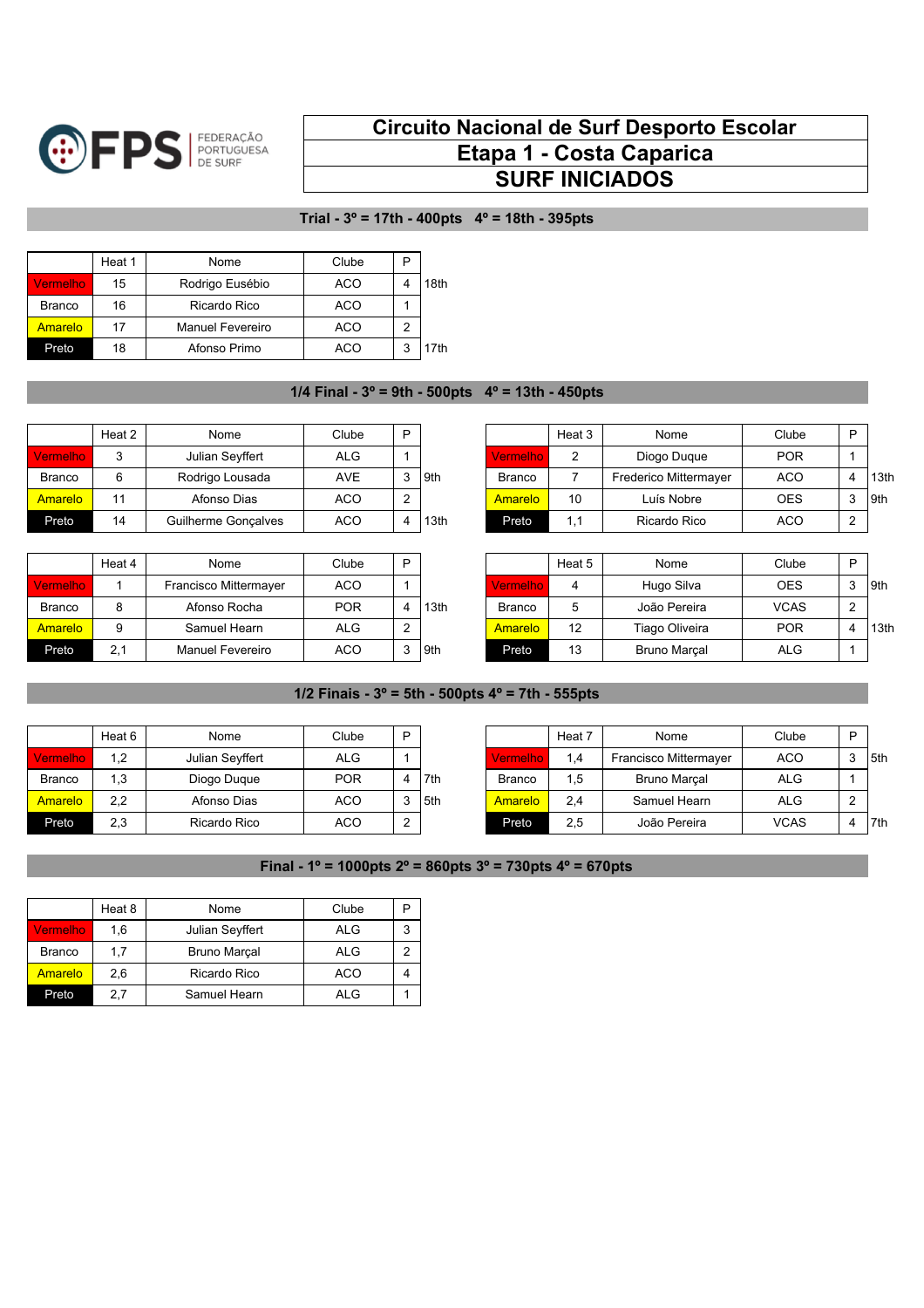| Prova:         |                 |                       |                         |                |                | Circuito Nacional de Surf Desporto Escolar |                |                  |                |              |                |                |                |                          | Etapa 1 - Costa Caparica |                |                 |              |
|----------------|-----------------|-----------------------|-------------------------|----------------|----------------|--------------------------------------------|----------------|------------------|----------------|--------------|----------------|----------------|----------------|--------------------------|--------------------------|----------------|-----------------|--------------|
| Categor<br>ia: |                 | <b>SURF INICIADOS</b> |                         | Fase:          |                | <b>Trials</b>                              | Heat           | $\mathbf{1}$     |                |              |                |                |                |                          |                          |                |                 |              |
| <b>LICRA</b>   |                 |                       | <b>NOME</b>             |                |                | <b>Class</b>                               | 1 <sup>a</sup> | $\overline{2^a}$ | $\overline{2}$ | Needs        |                |                |                |                          |                          |                |                 |              |
| <b>Branco</b>  |                 |                       | <b>Ricardo Rico</b>     |                |                | $\mathbf{1}$                               | 3.10           | 2.37             | 5.47           |              | $\blacksquare$ |                |                |                          |                          |                |                 |              |
| Amarelo        |                 |                       | <b>Manuel Fevereiro</b> |                |                | $\overline{2}$                             | 2.50           | 1.67             | 4.17           |              | 2.98           |                |                |                          |                          |                |                 |              |
| Preto          |                 |                       | <b>Afonso Primo</b>     |                |                | $\overline{3}$                             | 1.57           | 1.23             | 2.80           |              | 2.61           |                |                |                          |                          |                |                 |              |
| Vermelho       |                 |                       | Rodrigo Eusébio         |                |                | $\overline{4}$                             | 1.60           | 0.57             | 2.17           |              | 2.58           |                |                |                          |                          |                |                 |              |
| Atleta         | Juiz            | 1 <sup>1</sup>        | $\overline{2}$          | $\mathbf{3}$   | 4              | 5                                          | 6              | $\overline{7}$   | 8              | 9            | 10             | 11             | 12             | 13                       | 14                       | 15             | W               |              |
|                |                 |                       |                         |                |                |                                            |                |                  |                |              |                |                |                |                          |                          |                |                 |              |
|                | AB              | 1.7                   | 0.7                     | 0.5            |                |                                            |                |                  |                |              |                |                |                |                          |                          |                |                 |              |
| $\mathbf V$    | $\overline{AS}$ | 1.6<br>1.5            | 0.5<br>0.5              | 0.5<br>0.5     |                |                                            |                |                  |                |              |                |                |                |                          |                          |                |                 |              |
|                | HJ              |                       |                         |                |                |                                            |                |                  |                |              |                |                |                |                          |                          |                |                 |              |
|                |                 | $\overline{3}$        | 3                       | $\overline{3}$ | $\Omega$       | $\Omega$                                   | $\Omega$       | $\Omega$         | $\Omega$       | $\mathbf{0}$ | $\mathbf{0}$   | $\mathbf{0}$   | $\mathbf{0}$   | $\overline{0}$           | $\mathbf{0}$             | $\overline{0}$ |                 |              |
|                | Media           | 1.60                  | 0.57                    | 0.50           |                |                                            |                |                  |                |              |                |                |                |                          |                          |                | $\mathbf{3}$    | $\mathbf{0}$ |
|                |                 | ok                    | ok                      | ok             | ok             | ok                                         | ok             | ok               | ok             | ok           | ok             | ok             | ok             | ok                       | ok                       | ok             |                 |              |
|                |                 |                       |                         |                |                |                                            |                |                  |                |              |                |                |                |                          |                          |                |                 |              |
|                | AB              | 1.5                   | 0.5                     | 1.3            | 2.3            | 3.5                                        |                |                  |                |              |                |                |                |                          |                          |                |                 |              |
| В              | $\overline{AS}$ | 1.5                   | 0.5                     | 1.2            | 2.4            | 2.8                                        |                |                  |                |              |                |                |                |                          |                          |                |                 |              |
|                | HJ              | 1.5                   | 0.5                     | $\mathbf{1}$   | 2.4            | 3                                          |                |                  |                |              |                |                |                |                          |                          |                |                 |              |
|                |                 |                       |                         |                |                |                                            |                |                  |                |              |                |                |                |                          |                          |                |                 |              |
|                |                 | $\overline{3}$        | $\overline{3}$          | $\overline{3}$ | $\overline{3}$ | 3                                          | $\Omega$       | $\overline{0}$   | $\Omega$       | $\Omega$     | $\overline{0}$ | $\overline{0}$ | $\overline{0}$ | $\overline{0}$           | $\overline{0}$           | $\overline{0}$ |                 |              |
|                | Media           | 1.50                  | 0.50                    | 1.17           | 2.37           | 3.10                                       |                |                  |                |              |                |                |                |                          |                          |                | 5 <sup>5</sup>  | $\Omega$     |
|                |                 | $\overline{ok}$       | ok                      | ok             | ok             | $\overline{ok}$                            | ok             | ok               | ok             | ok           | ok             | ok             | ok             | $\overline{\mathsf{ok}}$ | ok                       | ok             |                 |              |
|                |                 |                       |                         |                |                |                                            |                |                  |                |              |                |                |                |                          |                          |                |                 |              |
|                | AB              | $\mathbf{1}$          | $\mathbf{1}$            | 0.3            | 2.5            | 1.8                                        | 0.8            |                  |                |              |                |                |                |                          |                          |                |                 |              |
| A              | $\overline{AS}$ | $\overline{1}$        | $\mathbf{1}$            | 0.3            | 2.5            | $\overline{2}$                             | $\mathbf{1}$   |                  |                |              |                |                |                |                          |                          |                |                 |              |
|                | HJ              | 0.8                   | $\mathbf{1}$            | 0.3            | 2.5            | 1.2                                        | $\overline{1}$ |                  |                |              |                |                |                |                          |                          |                |                 |              |
|                |                 |                       |                         |                |                |                                            |                |                  |                |              |                |                |                |                          |                          |                |                 |              |
|                |                 | 3                     | 3                       | 3              | 3              | 3                                          | 3              | $\Omega$         | $\mathbf{0}$   | $\mathbf{0}$ | $\mathbf{0}$   | $\mathbf{0}$   | $\mathbf{0}$   | $\overline{0}$           | $\mathbf{0}$             | $\overline{0}$ |                 |              |
|                | Media           | 0.93                  | 1.00                    | 0.30           | 2.50           | 1.67                                       | 0.93           |                  |                |              |                |                |                |                          |                          |                | $6\overline{6}$ | $\mathbf{0}$ |
|                |                 | ok                    | ok                      | ok             | ok             | ok                                         | ok             | ok               | ok             | ok           | ok             | ok             | ok             | ok                       | ok                       | ok             |                 |              |
|                |                 |                       |                         |                |                |                                            |                |                  |                |              |                |                |                |                          |                          |                |                 |              |
|                | $\overline{AB}$ | $\overline{1}$        | 1.6                     | $\mathbf{1}$   | 0.5            | $\overline{1.2}$                           |                |                  |                |              |                |                |                |                          |                          |                |                 |              |
| P              | $\overline{AS}$ | 1.5                   | 1.6                     | $\mathbf{1}$   | 0.5            | 1.3                                        |                |                  |                |              |                |                |                |                          |                          |                |                 |              |
|                | HJ              | $\mathbf{1}$          | 1.5                     | $\mathbf{1}$   | 0.5            | 1.2                                        |                |                  |                |              |                |                |                |                          |                          |                |                 |              |
|                |                 |                       |                         |                |                |                                            |                |                  |                |              |                |                |                |                          |                          |                |                 |              |
|                |                 | $\mathbf{3}$          | 3                       | 3              | $\mathbf{3}$   | 3                                          | $\mathbf{0}$   | $\mathbf{0}$     | $\mathbf{0}$   | $\mathbf{0}$ | $\mathbf{0}$   | $\mathbf{0}$   | $\mathbf{0}$   | $\overline{0}$           | $\mathbf{0}$             | $\overline{0}$ |                 |              |
|                |                 | 1.17                  | 1.57                    | 1.00           | 0.50           | 1.23                                       |                |                  |                |              |                |                |                |                          |                          |                | 5               | $\mathbf{0}$ |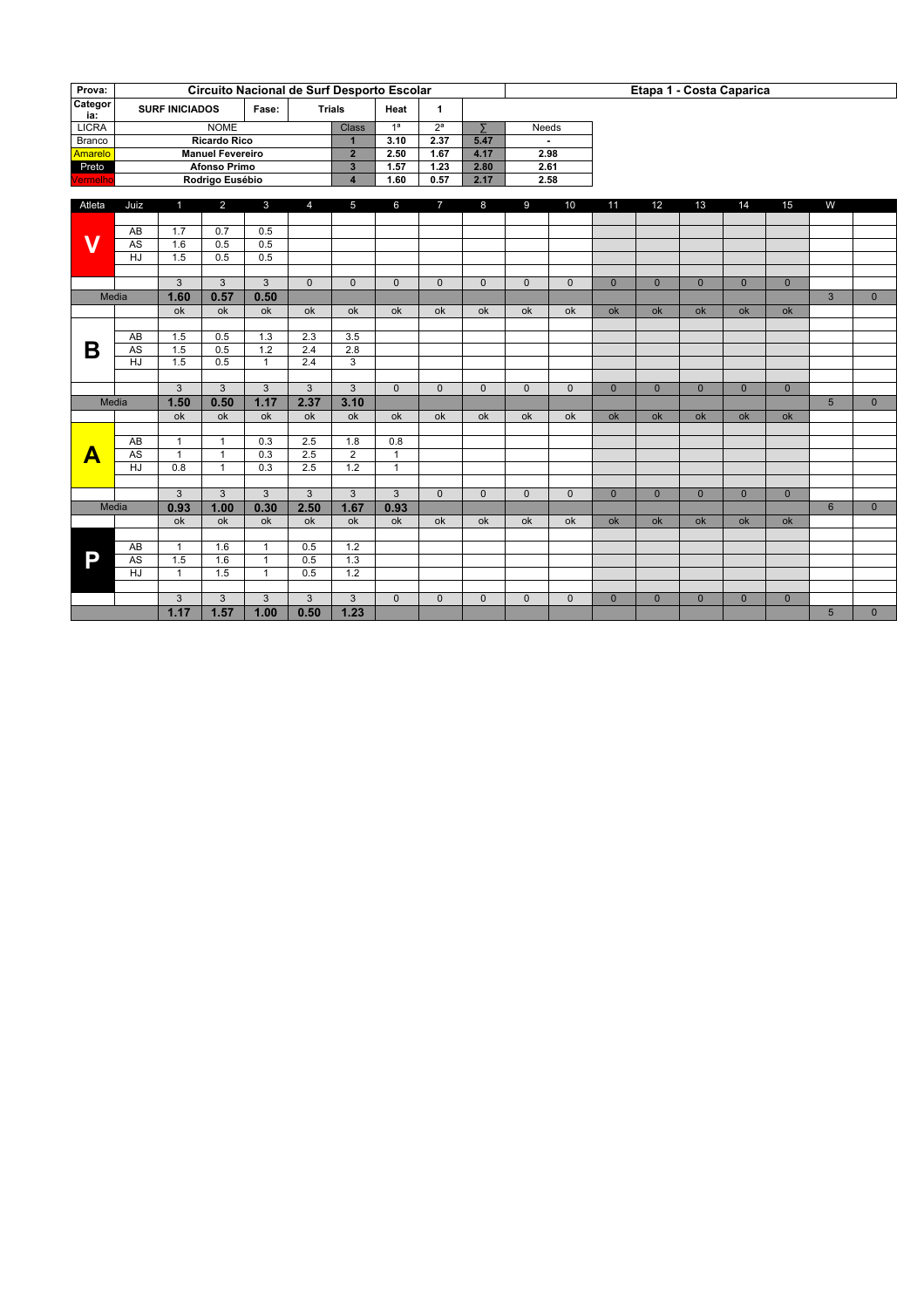| Prova:                  |                        |                                                     |                            |                |                  | Circuito Nacional de Surf Desporto Escolar |                |                |                |                |                |                |                | Etapa 1 - Costa Caparica |                |                |                |              |
|-------------------------|------------------------|-----------------------------------------------------|----------------------------|----------------|------------------|--------------------------------------------|----------------|----------------|----------------|----------------|----------------|----------------|----------------|--------------------------|----------------|----------------|----------------|--------------|
| Categoria<br>÷          |                        | <b>SURF INICIADOS</b>                               |                            | Fase:          |                  | 1/4Final                                   | Heat           | $\overline{2}$ |                |                |                |                |                |                          |                |                |                |              |
| <b>LICRA</b>            |                        |                                                     | <b>NOME</b>                |                |                  | <b>Class</b>                               | 1 <sup>a</sup> | 2 <sup>a</sup> | Σ              | Needs          |                |                |                |                          |                |                |                |              |
| <b>Vermelho</b>         |                        |                                                     | <b>Julian Seyffert</b>     |                |                  | $\mathbf{1}$                               | 4.50           | 2.73           | 7.23           |                | $\blacksquare$ |                |                |                          |                |                |                |              |
| Amarelo                 |                        |                                                     | <b>Afonso Dias</b>         |                |                  | $\overline{2}$                             | 2.67           | 1.53           | 4.20           |                | 4.57           |                |                |                          |                |                |                |              |
| Branco                  |                        |                                                     | Rodrigo Lousada            |                |                  | $\overline{\mathbf{3}}$                    | 2.57           | 0.97           | 3.54           |                | 1.64           |                |                |                          |                |                |                |              |
| Preto                   |                        |                                                     | <b>Guilherme Gonçalves</b> |                |                  | $\overline{4}$                             | 1.67           | 1.07           | 2.74           |                | 2.54           |                |                |                          |                |                |                |              |
| Atleta                  | Juiz                   | $\blacksquare$                                      | $\overline{2}$             | $\overline{3}$ | $\overline{4}$   | 5                                          | 6              | $\overline{7}$ | 8              | 9              | 10             | 11             | 12             | 13                       | 14             | 15             | W              |              |
|                         |                        |                                                     |                            |                |                  |                                            |                |                |                |                |                |                |                |                          |                |                |                |              |
|                         | AB                     | 0.5                                                 | 4.5                        | 2.7            | 1.2              | 1.8                                        | $\mathbf{1}$   |                |                |                |                |                |                |                          |                |                |                |              |
| $\overline{\mathsf{v}}$ | $\overline{\text{MR}}$ | 0.5                                                 | 4.5                        | 2.5            | $\overline{1.2}$ | $\overline{1.5}$                           | 1.2            |                |                |                |                |                |                |                          |                |                |                |              |
|                         | HJ                     | 0.6                                                 | 4.5                        | $\overline{3}$ | 0.6              | $\mathbf{1}$                               | 1.4            |                |                |                |                |                |                |                          |                |                |                |              |
|                         |                        | $\overline{3}$                                      | $\overline{3}$             | $\overline{3}$ | $\overline{3}$   | $\overline{3}$                             | $\overline{3}$ |                | $\overline{0}$ |                |                |                | $\overline{0}$ |                          |                |                |                |              |
|                         |                        | 0.53                                                | 4.50                       | 2.73           | 1.00             | 1.43                                       | 1.20           | $\Omega$       |                | $\Omega$       | $\Omega$       | $\overline{0}$ |                | $\Omega$                 | $\overline{0}$ | $\overline{0}$ |                |              |
|                         | Media                  |                                                     |                            |                |                  |                                            |                |                |                |                |                |                |                |                          |                |                | 6              | $\mathbf{0}$ |
|                         |                        | ok                                                  | ok                         | ok             | ok               | ok                                         | ok             | ok             | ok             | ok             | ok             | ok             | ok             | ok                       | ok             | ok             |                |              |
|                         | AB                     | 0.5                                                 | 2.5                        | 1.2            | 0.7              |                                            |                |                |                |                |                |                |                |                          |                |                |                |              |
| B                       | M <sub>R</sub>         | 0.5                                                 | 2.5                        | $\overline{1}$ | $\overline{1}$   |                                            |                |                |                |                |                |                |                |                          |                |                |                |              |
|                         | HJ                     | 0.5                                                 | $\overline{2.7}$           | 0.7            | $\mathbf{1}$     |                                            |                |                |                |                |                |                |                |                          |                |                |                |              |
|                         |                        |                                                     |                            |                |                  |                                            |                |                |                |                |                |                |                |                          |                |                |                |              |
|                         |                        | $\overline{3}$                                      | $\overline{3}$             | $\mathbf{3}$   | $\overline{3}$   | $\Omega$                                   | $\Omega$       | $\Omega$       | $\overline{0}$ | $\overline{0}$ | $\Omega$       | $\overline{0}$ | $\overline{0}$ | $\Omega$                 | $\overline{0}$ | $\overline{0}$ |                |              |
|                         | Media                  | 0.50                                                | 2.57                       | 0.97           | 0.90             |                                            |                |                |                |                |                |                |                |                          |                |                | $\overline{4}$ | $\mathbf{0}$ |
|                         |                        | $\overline{ok}$                                     | ok                         | ok             | ok               | ok                                         | ok             | ok             | ok             | ok             | ok             | ok             | ok             | ok                       | ok             | ok             |                |              |
|                         |                        |                                                     |                            |                |                  |                                            |                |                |                |                |                |                |                |                          |                |                |                |              |
|                         | AB                     | 1.3                                                 | 3                          | 1.7            | 0.5              | 0.7                                        |                |                |                |                |                |                |                |                          |                |                |                |              |
| Α                       | $\overline{\text{MR}}$ | 1.5                                                 | $\overline{2.5}$           | 1.5            | 0.5              | $\mathbf{1}$                               |                |                |                |                |                |                |                |                          |                |                |                |              |
|                         | HJ                     | 0.7                                                 | 2.5                        | 1.4            | 0.4              | 0.8                                        |                |                |                |                |                |                |                |                          |                |                |                |              |
|                         |                        |                                                     |                            |                |                  |                                            |                |                |                |                |                |                |                |                          |                |                |                |              |
|                         |                        | $\overline{3}$                                      | $\overline{3}$             | $\overline{3}$ | $\overline{3}$   | $\overline{3}$                             | $\overline{0}$ | $\overline{0}$ | $\overline{0}$ | $\overline{0}$ | $\overline{0}$ | $\overline{0}$ | $\overline{0}$ | $\overline{0}$           | $\overline{0}$ | $\overline{0}$ |                |              |
|                         | Media                  | 1.17                                                | 2.67                       | 1.53           | 0.47             | 0.83                                       |                |                |                |                |                |                |                |                          |                |                | 5              | $\mathbf{0}$ |
|                         |                        | ok                                                  | ok                         | ok             | ok               | ok                                         | ok             | ok             | ok             | ok             | ok             | ok             | ok             | ok                       | ok             | ok             |                |              |
|                         | $\overline{AB}$        | 1.7                                                 | 1.2                        | $\mathbf{1}$   |                  |                                            |                |                |                |                |                |                |                |                          |                |                |                |              |
| P                       | <b>MR</b>              | 1.5                                                 | $\mathbf{1}$               | $\overline{1}$ |                  |                                            |                |                |                |                |                |                |                |                          |                |                |                |              |
|                         | $\overline{HJ}$        | $\overline{1.8}$                                    | $\mathbf{1}$               | 0.8            |                  |                                            |                |                |                |                |                |                |                |                          |                |                |                |              |
|                         |                        |                                                     |                            |                |                  |                                            |                |                |                |                |                |                |                |                          |                |                |                |              |
|                         |                        | $\overline{3}$<br>3<br>$\mathbf{3}$<br>$\mathbf{0}$ |                            |                |                  | $\mathbf{0}$                               | $\mathbf{0}$   | $\mathbf{0}$   | $\mathbf{0}$   | $\mathbf{0}$   | $\mathbf{0}$   | $\overline{0}$ | $\overline{0}$ | $\overline{0}$           | $\mathbf{0}$   | $\mathbf{0}$   |                |              |
|                         |                        | 1.67                                                | 1.07                       | 0.93           |                  |                                            |                |                |                |                |                |                |                |                          |                |                | $\overline{3}$ | $\mathbf{0}$ |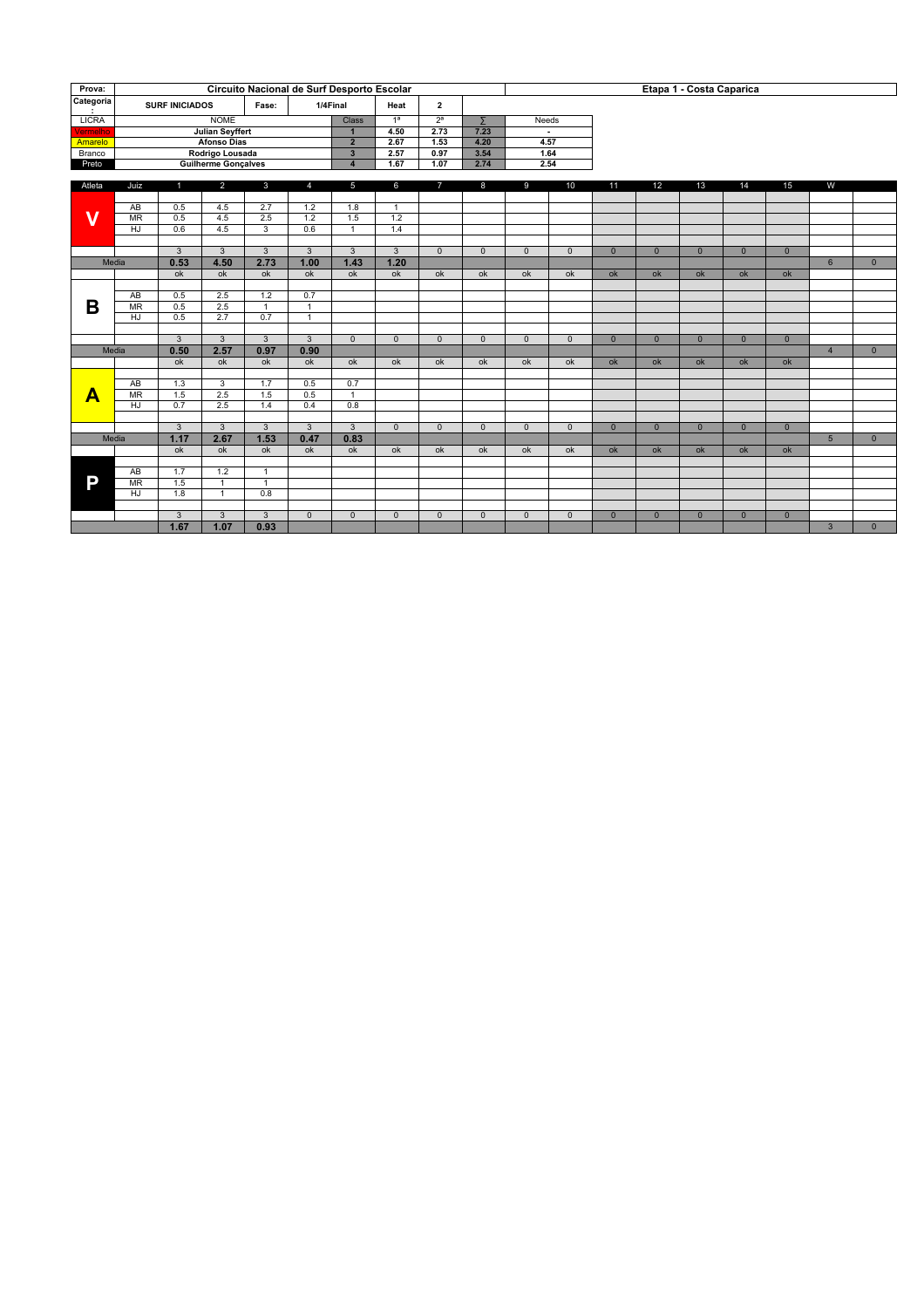| Prova:                  |                        |                       | Circuito Nacional de Surf Desporto Escolar |                  |                |                         |                |                         |                |                |                |                |                | Etapa 1 - Costa Caparica |                |                |                 |              |
|-------------------------|------------------------|-----------------------|--------------------------------------------|------------------|----------------|-------------------------|----------------|-------------------------|----------------|----------------|----------------|----------------|----------------|--------------------------|----------------|----------------|-----------------|--------------|
| Categori                |                        | <b>SURF INICIADOS</b> |                                            | Fase:            |                | 1/4Final                | Heat           | $\overline{\mathbf{3}}$ |                |                |                |                |                |                          |                |                |                 |              |
| a:<br><b>LICRA</b>      |                        |                       | <b>NOME</b>                                |                  |                | <b>Class</b>            | 1 <sup>a</sup> | 2 <sup>a</sup>          | Σ              | Needs          |                |                |                |                          |                |                |                 |              |
| Vermelho                |                        |                       | <b>Diogo Duque</b>                         |                  |                | $\overline{1}$          | 4.53           | 2.63                    | 7.16           |                | $\sim$         |                |                |                          |                |                |                 |              |
| Preto                   |                        |                       | <b>Ricardo Rico</b>                        |                  |                | $\overline{2}$          | 3.23           | 2.77                    | 6.00           |                | 3.94           |                |                |                          |                |                |                 |              |
| Amarelo                 |                        |                       | <b>Luís Nobre</b>                          |                  |                | $\overline{\mathbf{3}}$ | 1.73           | 1.37                    | 3.10           |                | 4.28           |                |                |                          |                |                |                 |              |
| Branco                  |                        |                       | <b>Frederico Mittermayer</b>               |                  |                | $\overline{4}$          | 1.50           | 1.27                    | 2.77           |                | 4.51           |                |                |                          |                |                |                 |              |
| Atleta                  | Juiz                   | 1                     | $\overline{2}$                             | $\mathbf{3}$     | $\overline{4}$ | 5                       | 6              | $\overline{7}$          | 8              | 9              | 10             | 11             | 12             | 13                       | 14             | 15             | W               |              |
|                         |                        |                       |                                            |                  |                |                         |                |                         |                |                |                |                |                |                          |                |                |                 |              |
|                         | <b>FT</b>              | 2.5                   | 2.6                                        | 4.6              |                |                         |                |                         |                |                |                |                |                |                          |                |                |                 |              |
| $\overline{\mathsf{v}}$ | $\overline{\text{MR}}$ | 2.5                   | $\overline{2.7}$                           | 4.5              |                |                         |                |                         |                |                |                |                |                |                          |                |                |                 |              |
|                         | $\overline{HJ}$        | $\overline{2.5}$      | $\overline{2.6}$                           | $\overline{4.5}$ |                |                         |                |                         |                |                |                |                |                |                          |                |                |                 |              |
|                         |                        |                       |                                            |                  |                |                         |                |                         |                |                |                |                |                |                          |                |                |                 |              |
|                         |                        |                       | $\overline{3}$                             | $\overline{3}$   | $\overline{0}$ | $\mathbf{0}$            | $\mathbf{0}$   | $\mathbf{0}$            | $\mathbf{0}$   | $\mathbf{0}$   | $\mathbf{0}$   | $\overline{0}$ | $\overline{0}$ | $\overline{0}$           | $\mathbf{0}$   | $\overline{0}$ |                 |              |
| Media                   |                        | 2.50                  | 2.63                                       | 4.53             |                |                         |                |                         |                |                |                |                |                |                          |                |                | $\overline{3}$  | $\mathbf{0}$ |
|                         |                        | ok                    | ok                                         | ok               | ok             | ok                      | ok             | ok                      | ok             | ok             | ok             | ok             | ok             | ok                       | ok             | ok             |                 |              |
|                         | <b>FT</b>              |                       |                                            |                  |                |                         |                |                         |                |                |                |                |                |                          |                |                |                 |              |
| B                       | $\overline{\text{MR}}$ | 1.2<br>1.1            | 1.5<br>1.5                                 | 1.5<br>0.6       | 1.2<br>1.1     |                         |                |                         |                |                |                |                |                |                          |                |                |                 |              |
|                         | HJ                     | $\mathbf{1}$          | 1.5                                        | 0.8              | 1.5            |                         |                |                         |                |                |                |                |                |                          |                |                |                 |              |
|                         |                        |                       |                                            |                  |                |                         |                |                         |                |                |                |                |                |                          |                |                |                 |              |
|                         |                        | $\overline{3}$        | $\overline{3}$                             | $\overline{3}$   | $\overline{3}$ | $\overline{0}$          | $\overline{0}$ | $\overline{0}$          | $\overline{0}$ | $\overline{0}$ | $\overline{0}$ | $\overline{0}$ | $\overline{0}$ | $\overline{0}$           | $\overline{0}$ | $\overline{0}$ |                 |              |
| Media                   |                        | 1.10                  | 1.50                                       | 0.97             | 1.27           |                         |                |                         |                |                |                |                |                |                          |                |                | $\overline{4}$  | $\mathbf{0}$ |
|                         |                        | ok                    | ok                                         | ok               | ok             | ok                      | ok             | ok                      | ok             | ok             | ok             | ok             | ok             | ok                       | ok             | ok             |                 |              |
|                         |                        |                       |                                            |                  |                |                         |                |                         |                |                |                |                |                |                          |                |                |                 |              |
|                         | FT                     | 1.2                   | $\mathbf{1}$                               | 0.5              | 1.7            | 1.8                     |                |                         |                |                |                |                |                |                          |                |                |                 |              |
| Α                       | $\overline{\text{MR}}$ | $\mathbf{1}$          | 0.5                                        | 0.5              | 1.2            | $\overline{1.9}$        |                |                         |                |                |                |                |                |                          |                |                |                 |              |
|                         | HJ                     | $\mathbf{1}$          | $\mathbf{1}$                               | 0.5              | 1.2            | 1.5                     |                |                         |                |                |                |                |                |                          |                |                |                 |              |
|                         |                        |                       |                                            | $\overline{3}$   |                | $\overline{3}$          |                |                         |                |                |                |                |                |                          |                |                |                 |              |
| Media                   |                        | 3<br>1.07             | $\mathbf{3}$<br>0.83                       | 0.50             | 3<br>1.37      | 1.73                    | $\Omega$       | $\Omega$                | $\Omega$       | $\Omega$       | $\Omega$       | $\mathbf{0}$   | $\Omega$       | $\Omega$                 | $\mathbf{0}$   | $\Omega$       | $5\overline{5}$ | $\mathbf{0}$ |
|                         |                        | ok                    | ok                                         | ok               | ok             | ok                      | ok             | ok                      | ok             | ok             | ok             | ok             | ok             | ok                       | ok             | ok             |                 |              |
|                         |                        |                       |                                            |                  |                |                         |                |                         |                |                |                |                |                |                          |                |                |                 |              |
|                         | <b>FT</b>              | 2.8                   | 0.5                                        | $\mathbf{1}$     | 3.2            |                         |                |                         |                |                |                |                |                |                          |                |                |                 |              |
| P                       | $\overline{\text{MR}}$ | $\overline{2.7}$      | 0.5                                        | 0.3              | 3.3            |                         |                |                         |                |                |                |                |                |                          |                |                |                 |              |
|                         | HJ                     | 2.8                   | 0.5                                        | 0.5              | 3.2            |                         |                |                         |                |                |                |                |                |                          |                |                |                 |              |
|                         |                        |                       |                                            |                  |                |                         |                |                         |                |                |                |                |                |                          |                |                |                 |              |
|                         |                        | 3                     | $\mathbf{3}$                               | $\mathbf{3}$     | $\mathbf{3}$   | $\Omega$                | $\mathbf{0}$   | $\Omega$                | $\mathbf{0}$   | $\mathbf{0}$   | $\mathbf{0}$   | $\mathbf{0}$   | $\mathbf{0}$   | $\mathbf{0}$             | $\mathbf{0}$   | $\mathbf{0}$   |                 |              |
|                         | 2.77                   |                       | 0.50                                       | 0.60             | 3.23           |                         |                |                         |                |                |                |                |                |                          |                |                | $\overline{4}$  | $\mathbf{0}$ |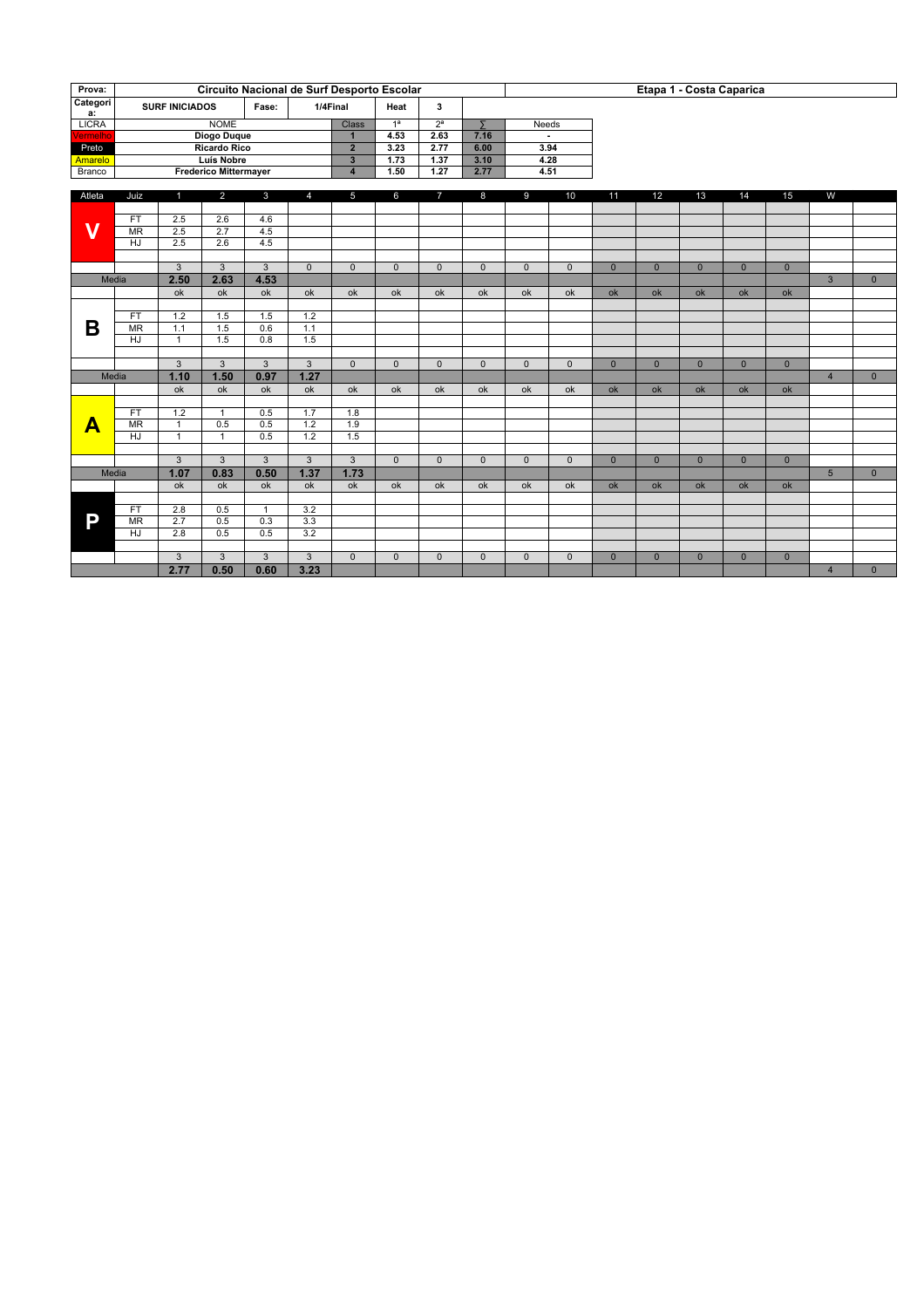| Prova:         |           |                       |                         |                              | Circuito Nacional de Surf Desporto Escolar |                |                |                |          |          |          |          |                 | Etapa 1 - Costa Caparica |          |          |   |              |
|----------------|-----------|-----------------------|-------------------------|------------------------------|--------------------------------------------|----------------|----------------|----------------|----------|----------|----------|----------|-----------------|--------------------------|----------|----------|---|--------------|
| Categ<br>oria: |           | <b>SURF INICIADOS</b> |                         | Fase:                        |                                            | 1/4Final       | Heat           | 4              |          |          |          |          |                 |                          |          |          |   |              |
| <b>LICRA</b>   |           |                       | <b>NOME</b>             |                              |                                            | <b>Class</b>   | 1 <sup>a</sup> | 2 <sup>a</sup> |          | Needs    |          |          |                 |                          |          |          |   |              |
| Vermelho       |           |                       |                         | <b>Francisco Mittermayer</b> |                                            | 1              | 5.43           | 5.40           | 10.83    |          |          |          |                 |                          |          |          |   |              |
| Amarelo        |           |                       | Samuel Hearn            |                              |                                            | $\overline{2}$ | 5.50           | 4.43           | 9.93     |          | 5.33     |          |                 |                          |          |          |   |              |
| Preto          |           |                       | <b>Manuel Fevereiro</b> |                              |                                            | 3              | 1.50           | 1.40           | 2.90     | 8.44     |          |          |                 |                          |          |          |   |              |
| Branco         |           |                       | Afonso Rocha            |                              |                                            | 4              | 0.60           | 0.40           | 1.00     |          | 9.34     |          |                 |                          |          |          |   |              |
|                |           |                       |                         |                              |                                            |                |                |                |          |          |          |          |                 |                          |          |          |   |              |
| Atleta         | Juiz      | 1                     | $\overline{2}$          | 3                            | 4                                          | 5              | 6              | $\overline{7}$ | 8        | 9        | 10       | 11       | 12 <sup>2</sup> | 13                       | 14       | 15       | W |              |
|                |           |                       |                         |                              |                                            |                |                |                |          |          |          |          |                 |                          |          |          |   |              |
|                | <b>FT</b> | 4                     | 5.5                     | 3                            | 3.2                                        | 5.7            | 1.7            |                |          |          |          |          |                 |                          |          |          |   |              |
| V              | <b>MR</b> | 3.5                   | 5.5                     | 3                            | 3.2                                        | 5.6            |                |                |          |          |          |          |                 |                          |          |          |   |              |
|                | HJ        | 4.5                   | 5.2                     | 3.5                          | 3.2                                        | 5              | 1.6            |                |          |          |          |          |                 |                          |          |          |   |              |
|                |           |                       |                         |                              |                                            |                |                |                |          |          |          |          |                 |                          |          |          |   |              |
|                |           | 3                     | 3                       | 3                            | 3                                          | 3              | 3              | $\Omega$       | $\Omega$ | $\Omega$ | $\Omega$ | $\Omega$ | $\Omega$        | $\Omega$                 | $\Omega$ | $\Omega$ |   |              |
|                | Media     | 4.00                  | 5.40                    | 3.17                         | 3.20                                       | 5.43           | 1.43           |                |          |          |          |          |                 |                          |          |          | 6 | $\mathbf{0}$ |
|                |           | $\sim$                | $\sim$                  | $\sim$                       | $\sim$                                     | $\sim$         | $\sim$         | $\sim$         | $\sim$   | $\sim$   | $\sim$   | $\sim$   | $\sim$          | $\sim$                   | $\sim$   | $\sim$   |   |              |

|       |           | ok           | ok           | ok       | ok             | 0k       | ok       | ok           | ok           | ok           | 0k           | <b>ok</b> | <b>ok</b>    | ok           | ok        | ok           |                |                |
|-------|-----------|--------------|--------------|----------|----------------|----------|----------|--------------|--------------|--------------|--------------|-----------|--------------|--------------|-----------|--------------|----------------|----------------|
|       |           |              |              |          |                |          |          |              |              |              |              |           |              |              |           |              |                |                |
| Β     | FT.       | 0.5          | 0.5          |          |                |          |          |              |              |              |              |           |              |              |           |              |                |                |
|       | <b>MR</b> | 0.3          | 0.2          |          |                |          |          |              |              |              |              |           |              |              |           |              |                |                |
|       | HJ        | $\mathbf{1}$ | 0.5          |          |                |          |          |              |              |              |              |           |              |              |           |              |                |                |
|       |           |              |              |          |                |          |          |              |              |              |              |           |              |              |           |              |                |                |
|       |           | 3            | 3            | $\Omega$ | $\Omega$       | $\Omega$ | $\Omega$ | $\Omega$     | $\Omega$     | $\Omega$     | $\Omega$     | $\Omega$  | $\mathbf{0}$ | $\Omega$     | $\Omega$  | $\mathbf{0}$ |                |                |
| Media |           | 0.60         | 0.40         |          |                |          |          |              |              |              |              |           |              |              |           |              | $\overline{2}$ | $\overline{0}$ |
|       |           | ok           | ok           | ok       | ok             | ok       | ok       | ok           | ok           | ok           | ok           | ok        | ok           | ok           | ok        | ok           |                |                |
|       |           |              |              |          |                |          |          |              |              |              |              |           |              |              |           |              |                |                |
| Д     | FT.       | 6            | 4            | 1.2      | 1.5            | 4        | 1.5      | 0.5          |              |              |              |           |              |              |           |              |                |                |
|       | <b>MR</b> | 5.5          | 4.5          | 1        | 1.5            | 3.5      | 1.5      | $\mathbf{1}$ |              |              |              |           |              |              |           |              |                |                |
|       | HJ        | 5            | 4.8          | 1.7      | $\overline{2}$ | 3.5      | 1.5      | $\mathbf{1}$ |              |              |              |           |              |              |           |              |                |                |
|       |           |              |              |          |                |          |          |              |              |              |              |           |              |              |           |              |                |                |
|       |           | 3            | 3            | 3        | 3              | 3        | 3        | 3            | $\Omega$     | $\Omega$     | $\Omega$     | $\Omega$  | $\Omega$     | $\Omega$     | $\Omega$  | $\Omega$     |                |                |
| Media |           | 5.50         | 4.43         | 1.30     | 1.67           | 3.67     | 1.50     | 0.83         |              |              |              |           |              |              |           |              | $\overline{7}$ | $\overline{0}$ |
|       |           | ok           | ok           | ok       | ok             | ok       | ok       | ok           | ok           | ok           | ok           | ok        | ok           | ok           | <b>ok</b> | <b>ok</b>    |                |                |
|       |           |              |              |          |                |          |          |              |              |              |              |           |              |              |           |              |                |                |
|       | FT.       | 1.5          | 1.2          | 1        | 1.5            |          |          |              |              |              |              |           |              |              |           |              |                |                |
| p     | <b>MR</b> | 1.5          | $\mathbf{1}$ | 1        | 1.2            |          |          |              |              |              |              |           |              |              |           |              |                |                |
|       | HJ        | 1.5          | 1            | 1.3      | 1.5            |          |          |              |              |              |              |           |              |              |           |              |                |                |
|       |           |              |              |          |                |          |          |              |              |              |              |           |              |              |           |              |                |                |
|       |           | 3            | 3            | 3        | 3              | $\Omega$ | $\Omega$ | $\mathbf{0}$ | $\mathbf{0}$ | $\mathbf{0}$ | $\mathbf{0}$ | $\Omega$  | $\Omega$     | $\mathbf{0}$ | $\Omega$  | $\mathbf{0}$ |                |                |
|       |           | 1.50         | 1.07         | 1.10     | 1.40           |          |          |              |              |              |              |           |              |              |           |              | $\overline{4}$ | $\mathbf{0}$   |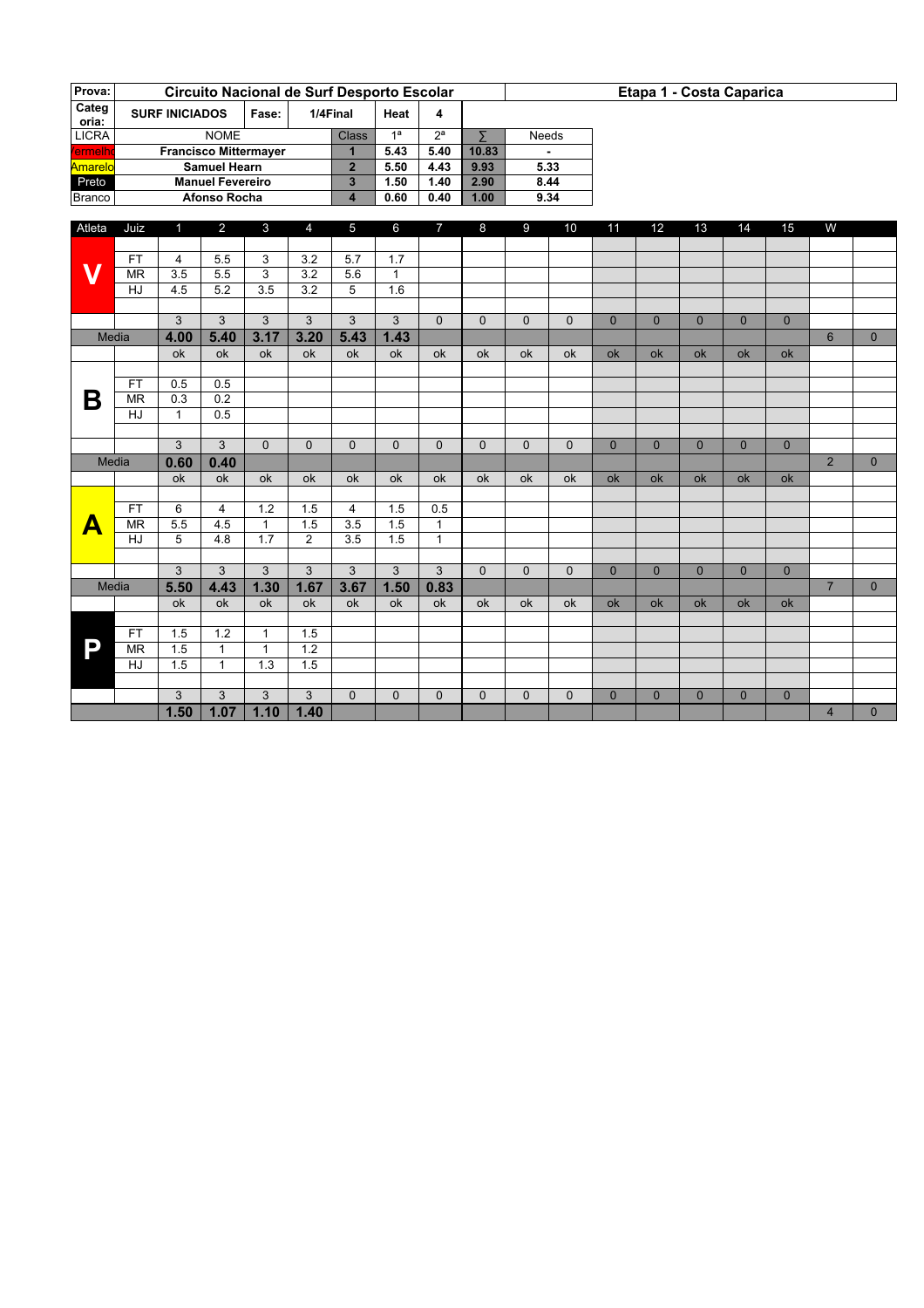| Prova:                  |                        |                              | Circuito Nacional de Surf Desporto Escolar |                  |                  |                         |                  |                  | Etapa 1 - Costa Caparica |                |                |                |                |                |                 |                |                 |              |  |
|-------------------------|------------------------|------------------------------|--------------------------------------------|------------------|------------------|-------------------------|------------------|------------------|--------------------------|----------------|----------------|----------------|----------------|----------------|-----------------|----------------|-----------------|--------------|--|
| Categori                |                        | <b>SURF INICIADOS</b>        |                                            | Fase:            |                  |                         | Heat             | 5                |                          |                |                |                |                |                |                 |                |                 |              |  |
| a:                      |                        |                              | 1/4Final                                   |                  |                  |                         |                  |                  |                          |                |                |                |                |                |                 |                |                 |              |  |
| <b>LICRA</b>            |                        |                              | <b>NOME</b>                                |                  |                  | <b>Class</b>            | $\overline{1^a}$ | $\overline{2^a}$ | $\overline{z}$           | <b>Needs</b>   |                |                |                |                |                 |                |                 |              |  |
| Preto                   |                        |                              | <b>Bruno Marçal</b>                        |                  |                  | $\overline{1}$          | 3.83             | 3.83             | 7.66                     |                | $\sim$         |                |                |                |                 |                |                 |              |  |
| Branco                  |                        |                              | João Pereira                               |                  |                  | $\overline{2}$          | 2.57             | 2.17             | 4.74                     | 5.1            |                |                |                |                |                 |                |                 |              |  |
| Vermelho                |                        |                              | <b>Hugo Silva</b>                          |                  |                  | $\overline{\mathbf{3}}$ | 2.67             | 1.40             | 4.07                     | 2.07           |                |                |                |                |                 |                |                 |              |  |
| Amarelo                 |                        |                              | <b>Tiago Oliveira</b>                      |                  |                  | $\overline{4}$          | 1.07             | 0.00             | 1.07                     | 3.68           |                |                |                |                |                 |                |                 |              |  |
| Atleta                  | Juiz                   | 1                            | $\overline{2}$                             | $\mathbf{3}$     | $\overline{4}$   | 5                       | 6                | $\overline{7}$   | 8                        | 9              | 10             | 11             | 12             | 13             | 14              | 15             | W               |              |  |
|                         |                        |                              |                                            |                  |                  |                         |                  |                  |                          |                |                |                |                |                |                 |                |                 |              |  |
| $\overline{\mathsf{v}}$ | $\overline{\text{MR}}$ | 0.5                          | $\overline{2.5}$                           | $\mathbf{1}$     | 0.5              | 1.5                     |                  |                  |                          |                |                |                |                |                |                 |                |                 |              |  |
|                         | $\overline{TP}$        | $\overline{0.5}$             | 2.5                                        | $\mathbf{1}$     | $\overline{0.7}$ | 1.5                     |                  |                  |                          |                |                |                |                |                |                 |                |                 |              |  |
|                         | $\overline{BB}$        | 0.5                          | $\overline{3}$                             | $\overline{1.2}$ | 0.9              | 1.2                     |                  |                  |                          |                |                |                |                |                |                 |                |                 |              |  |
|                         |                        | $\overline{3}$               | $\overline{3}$                             | $\overline{3}$   | $\overline{3}$   | $\overline{3}$          | $\overline{0}$   | $\overline{0}$   | $\overline{0}$           | $\overline{0}$ | $\overline{0}$ | $\overline{0}$ | $\overline{0}$ | $\overline{0}$ | $\overline{0}$  | $\overline{0}$ |                 |              |  |
| Media                   |                        | 0.50                         | 2.67                                       | 1.07             | 0.70             | 1.40                    |                  |                  |                          |                |                |                |                |                |                 |                | $5\overline{5}$ | $\mathbf{0}$ |  |
|                         |                        | ok                           | ok                                         | ok               | ok               | ok                      | ok               | ok               | ok                       | ok             | ok             | ok             | ok             | ok             | ok              | ok             |                 |              |  |
|                         |                        |                              |                                            |                  |                  |                         |                  |                  |                          |                |                |                |                |                |                 |                |                 |              |  |
| Β                       | MR                     | $\overline{2}$               | 0.5                                        | 1.5              | 2.5              |                         |                  |                  |                          |                |                |                |                |                |                 |                |                 |              |  |
|                         | $\overline{TP}$        | $\overline{2}$               | 0.2                                        | 1.5              | 2.5              |                         |                  |                  |                          |                |                |                |                |                |                 |                |                 |              |  |
|                         | $\overline{BB}$        | $\overline{2.5}$             | $\overline{0.3}$                           | $\overline{1.2}$ | 2.7              |                         |                  |                  |                          |                |                |                |                |                |                 |                |                 |              |  |
|                         |                        |                              |                                            |                  |                  |                         |                  |                  |                          |                |                |                |                |                |                 |                |                 |              |  |
|                         |                        | $\mathbf{3}$                 | $\mathbf{3}$                               | $\mathbf{3}$     | $\mathbf{3}$     | $\mathbf{0}$            | $\Omega$         | $\mathbf{0}$     | $\mathbf{0}$             | $\Omega$       | $\mathbf{0}$   | $\mathbf{0}$   | $\mathbf{0}$   | $\mathbf{0}$   | $\mathbf{0}$    | $\mathbf{0}$   |                 |              |  |
| Media                   |                        | 2.17                         | 0.33                                       | 1.40             | 2.57             |                         |                  |                  |                          |                |                |                |                |                |                 |                | $\overline{4}$  | $\mathbf{0}$ |  |
|                         |                        | $\overline{ok}$              | $\overline{ok}$                            | ok               | $\overline{ok}$  | $\overline{ok}$         | ok               | $\overline{ok}$  | $\overline{ok}$          | ok             | ok             | ok             | ok             | ok             | ok              | ok             |                 |              |  |
|                         |                        |                              |                                            |                  |                  |                         |                  |                  |                          |                |                |                |                |                |                 |                |                 |              |  |
|                         | MR<br>$\overline{TP}$  | 1.2                          |                                            |                  |                  |                         |                  |                  |                          |                |                |                |                |                |                 |                |                 |              |  |
| Α                       | <b>BB</b>              | $\mathbf{1}$<br>$\mathbf{1}$ |                                            |                  |                  |                         |                  |                  |                          |                |                |                |                |                |                 |                |                 |              |  |
|                         |                        |                              |                                            |                  |                  |                         |                  |                  |                          |                |                |                |                |                |                 |                |                 |              |  |
|                         |                        | $\overline{3}$               | $\Omega$                                   | $\Omega$         | $\Omega$         | $\mathbf{0}$            | $\Omega$         | $\Omega$         | $\mathbf{0}$             | $\Omega$       | $\Omega$       | $\Omega$       | $\Omega$       | $\Omega$       | $\Omega$        | $\overline{0}$ |                 |              |  |
| Media                   |                        | 1.07                         |                                            |                  |                  |                         |                  |                  |                          |                |                |                |                |                |                 |                | $\overline{1}$  | $\mathbf{0}$ |  |
|                         |                        | $\overline{ok}$              | $\overline{ok}$                            | ok               | $\overline{ok}$  | ok                      | ok               | ok               | ok                       | ok             | ok             | $\alpha$       | ok             | ok             | $\overline{ok}$ | ok             |                 |              |  |
|                         |                        |                              |                                            |                  |                  |                         |                  |                  |                          |                |                |                |                |                |                 |                |                 |              |  |
|                         | MR                     | 3.5                          | 1.5                                        | 1.6              | 1.4              | 1.8                     | $\overline{2}$   | $\overline{4}$   | 0.5                      |                |                |                |                |                |                 |                |                 |              |  |
| P                       | $\overline{TP}$        | $\overline{4}$               | 1.2                                        | 1.6              | 1.4              | $\overline{2}$          | 2.2              | 3.8              | $\mathbf{1}$             |                |                |                |                |                |                 |                |                 |              |  |
|                         | <b>BB</b>              | $\overline{4}$               | 1.1                                        | 1.4              | 1.3              | 1.6                     | 1.8              | 3.7              | 1.2                      |                |                |                |                |                |                 |                |                 |              |  |
|                         |                        |                              |                                            |                  |                  |                         |                  |                  |                          |                |                |                |                |                |                 |                |                 |              |  |
|                         |                        | $\overline{3}$<br>3.83       | 3                                          | $\overline{3}$   | 3                | 3                       | $\overline{3}$   | $\overline{3}$   | $\overline{3}$           | $\overline{0}$ | $\overline{0}$ | $\overline{0}$ | $\overline{0}$ | $\overline{0}$ | $\overline{0}$  | $\overline{0}$ |                 |              |  |
|                         |                        |                              | 1.27                                       | 1.53             | 1.37             | 1.80                    | 2.00             | 3.83             | 0.90                     |                |                |                |                |                |                 |                | 8               | $\mathbf{0}$ |  |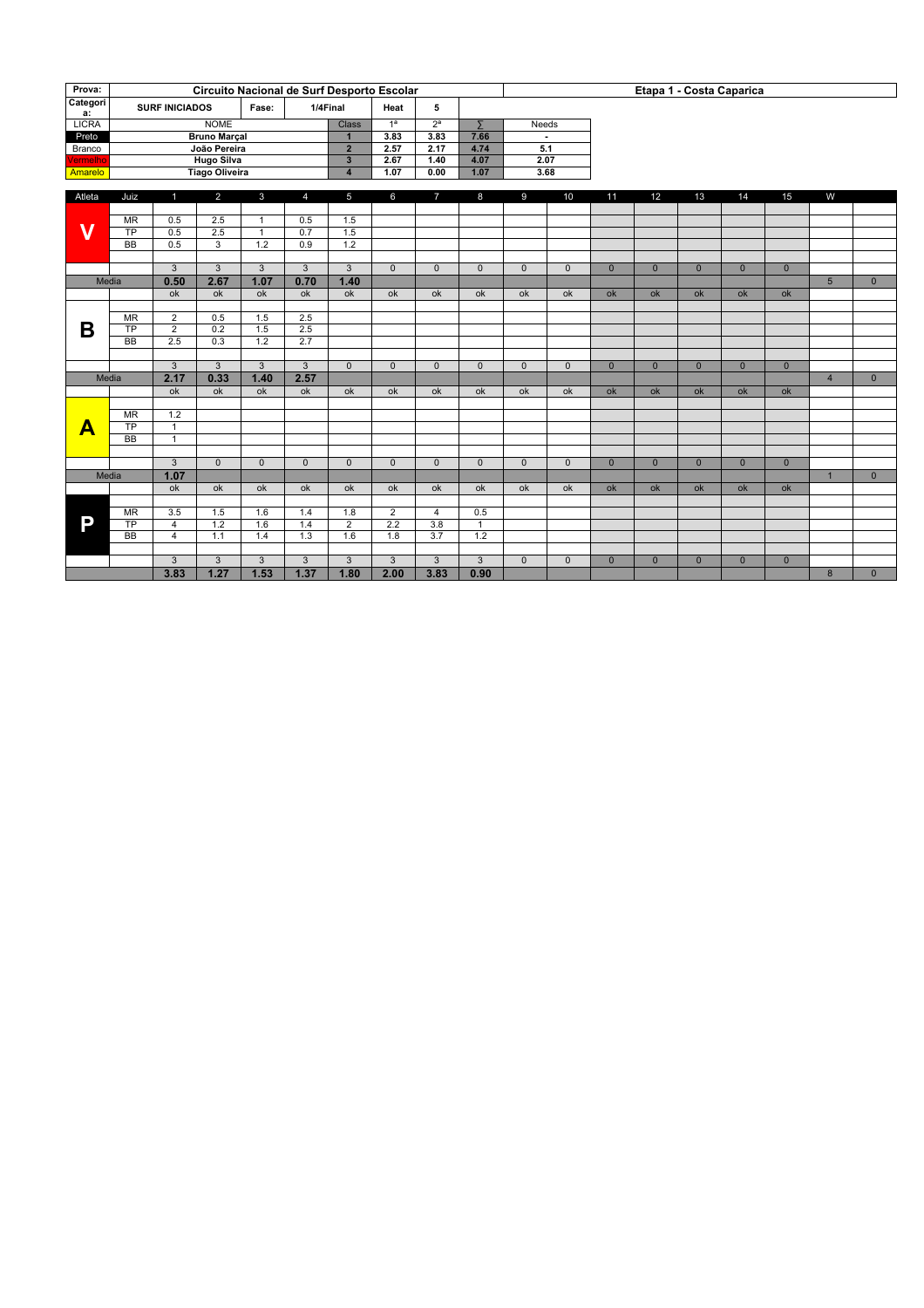| Prova:                  |                 |                       |                        |                                |                       | Circuito Nacional de Surf Desporto Escolar |                       |                       | Etapa 1 - Costa Caparica |                         |                |                |                |                |                |                |                |                |  |
|-------------------------|-----------------|-----------------------|------------------------|--------------------------------|-----------------------|--------------------------------------------|-----------------------|-----------------------|--------------------------|-------------------------|----------------|----------------|----------------|----------------|----------------|----------------|----------------|----------------|--|
| Categoria               |                 | <b>SURF INICIADOS</b> |                        | Fase:                          |                       | 1/4Final                                   | Heat                  | 6                     |                          |                         |                |                |                |                |                |                |                |                |  |
| <b>LICRA</b>            |                 |                       | <b>NOME</b>            |                                |                       | <b>Class</b>                               | 1 <sup>a</sup>        | 2 <sup>a</sup>        | Σ                        | Needs                   |                |                |                |                |                |                |                |                |  |
| Vermelho                |                 |                       | <b>Julian Seyffert</b> |                                |                       | $\overline{1}$                             | 4.00                  | 3.40                  | 7.40                     |                         | $\blacksquare$ |                |                |                |                |                |                |                |  |
| Preto                   |                 |                       | <b>Ricardo Rico</b>    |                                |                       | $\overline{2}$                             | 2.35                  | 1.95                  | 4.30                     |                         | 5.06           |                |                |                |                |                |                |                |  |
| Amarelo                 |                 |                       | <b>Afonso Dias</b>     |                                |                       | $\overline{\mathbf{3}}$                    | 1.55                  | 1.50                  | 3.05                     |                         | 2.76           |                |                |                |                |                |                |                |  |
| Branco                  |                 |                       | Diogo Duque            |                                |                       | $\overline{4}$                             | 1.50                  | 1.45                  | 2.95                     |                         | 2.81           |                |                |                |                |                |                |                |  |
| Atleta                  | Juiz            | 1                     | $\overline{2}$         | 3                              | $\overline{4}$        | 5                                          | 6                     | $\overline{7}$        | 8                        | 9                       | 10             | 11             | 12             | 13             | 14             | 15             | W              |                |  |
|                         |                 |                       |                        |                                |                       |                                            |                       |                       |                          |                         |                |                |                |                |                |                |                |                |  |
|                         | AS              | $\overline{2}$        | 1.7                    | 0.5                            | $\overline{4}$        | 2.5                                        | 1.8                   | 2.2                   | 1.9                      | 3                       | 0.6            | 0.5            |                |                |                |                |                |                |  |
| $\overline{\mathsf{V}}$ | FT              | $\overline{2.5}$      | $\overline{1.8}$       | $\mathbf{1}$                   | 4                     | $\overline{3.5}$                           | 1.5                   | $\overline{2}$        | 1.8                      | $\overline{\mathbf{3}}$ | $\overline{1}$ | 0.7            |                |                |                |                |                |                |  |
|                         | HJ              | 3                     | 1.7                    | 0.5                            | $\overline{4}$        | 3.5                                        | 1.6                   | 2.5                   | 1.8                      | 3.2                     | 0.7            | 0.3            |                |                |                |                |                |                |  |
|                         | hb              |                       | $\overline{1.7}$       | 0.5                            | $\overline{4}$        | 3.3                                        | $\overline{1.6}$      | $\overline{2.8}$      | 1.9                      |                         | 0.8            | 0.6            |                |                |                |                |                |                |  |
|                         |                 | $\overline{4}$        | $\overline{4}$         | $\overline{4}$                 | $\overline{4}$        | $\overline{4}$                             | $\overline{4}$        | $\overline{4}$        | $\overline{4}$           | $\overline{4}$          | $\overline{4}$ | $\overline{4}$ | $\overline{0}$ | $\Omega$       | $\overline{0}$ | $\Omega$       |                |                |  |
|                         | Media           | 2.75                  | 1.70                   | 0.50                           | 4.00                  | 3.40                                       | 1.60                  | 2.35                  | 1.85                     | 3.00                    | 0.75           | 0.55           |                |                |                |                | 11             | $\overline{0}$ |  |
|                         |                 | ok                    | ok                     | ok                             | ok                    | $\overline{ok}$                            | $\overline{ok}$       | ok                    | ok                       | ok                      | ok             | ok             | ok             | ok             | ok             | $\alpha$       |                |                |  |
|                         |                 |                       |                        |                                |                       |                                            |                       |                       |                          |                         |                |                |                |                |                |                |                |                |  |
| В                       | AS              | $\mathbf{1}$          | 1.2                    | 1.5                            | 0.2                   | 1.1                                        | $\mathbf{1}$          | 1.4                   | 1.1                      | $\mathbf{1}$            |                |                |                |                |                |                |                |                |  |
|                         | $\overline{FT}$ | $\overline{1}$        | $\overline{0.8}$       | $\mathbf{1}$                   | $\overline{0.2}$      | $\overline{1.5}$                           | $\mathbf{1}$          | $\mathbf{1}$          | $\overline{1.2}$         | $\mathbf{1}$            |                |                |                |                |                |                |                |                |  |
|                         | <b>HJ</b>       | $\overline{1}$        | 1.1                    | 1.5                            | 0.3                   | 1.5                                        | $\overline{1}$        | 0.8                   | $\overline{1}$           | 0.5                     |                |                |                |                |                |                |                |                |  |
|                         | $\overline{h}$  | $\overline{1}$        | 1.2                    | 1.4                            | 0.3                   | 1.5                                        | $\mathbf{1}$          | 0.9                   | 1.3                      | $\mathbf{1}$            |                |                |                |                |                |                |                |                |  |
|                         |                 | $\overline{4}$        | $\overline{4}$         | $\overline{4}$                 | $\overline{4}$        | $\overline{4}$                             | $\overline{4}$        | $\overline{4}$        | $\overline{4}$           | $\overline{4}$          | $\Omega$       | $\mathbf{0}$   | $\overline{0}$ | $\mathbf{0}$   | $\overline{0}$ | $\Omega$       |                |                |  |
|                         | Media           | 1.00                  | 1.15                   | 1.45                           | 0.25                  | 1.50                                       | 1.00                  | 0.95                  | 1.15                     | 1.00                    |                |                |                |                |                |                | 9              | $\overline{0}$ |  |
|                         |                 | ok                    | ok                     | ok                             | ok                    | $\alpha$                                   | $\overline{ok}$       | ok                    | ok                       | ok                      | ok             | ok             | ok             | ok             | ok             | ok             |                |                |  |
|                         |                 |                       |                        |                                |                       |                                            |                       |                       |                          |                         |                |                |                |                |                |                |                |                |  |
|                         | AS              | 1.5                   | $\overline{1}$         | 1.6                            | 0.7                   | 1.3                                        | 1.3                   | $\overline{1}$        |                          |                         |                |                |                |                |                |                |                |                |  |
| A                       | FT              | 1.5                   | $\mathbf{1}$           | 1.2                            | 1.5                   | 1.2                                        | 1.8                   | $\overline{1}$        |                          |                         |                |                |                |                |                |                |                |                |  |
|                         | HJ              | 1.5                   | 0.6                    | 0.4                            | 1.6                   | 0.7                                        | 0.5                   | 0.7                   |                          |                         |                |                |                |                |                |                |                |                |  |
|                         | hb              | 1.5<br>$\overline{4}$ | 1.7<br>$\overline{4}$  | $\mathbf{1}$<br>$\overline{4}$ | 1.8<br>$\overline{4}$ | $\overline{1}$<br>$\overline{4}$           | 1.2<br>$\overline{4}$ | 0.5<br>$\overline{4}$ | $\overline{0}$           | $\overline{0}$          | $\overline{0}$ | $\overline{0}$ | $\overline{0}$ | $\overline{0}$ | $\overline{0}$ | $\overline{0}$ |                |                |  |
|                         |                 | 1.50                  |                        | 1.10                           | 1.55                  | 1.10                                       | 1.25                  | 0.85                  |                          |                         |                |                |                |                |                |                |                |                |  |
|                         | Media           |                       | 1.00                   | $\alpha$                       |                       | $\alpha$                                   | $\alpha$              |                       |                          |                         |                |                |                |                |                |                | $\overline{7}$ | $\overline{0}$ |  |
|                         |                 | ok                    | ok                     |                                | ok                    |                                            |                       | ok                    | ok                       | ok                      | ok             | ok             | ok             | ok             | ok             | ok             |                |                |  |
|                         | AS              | 0.5                   | 1.9                    | 1.2                            | 1.5                   | 1.8                                        | 2.6                   |                       |                          |                         |                |                |                |                |                |                |                |                |  |
| P                       | FT              | 0.5                   | 1.8                    | 1.7                            | 1.5                   | 1.8                                        | 2.2                   |                       |                          |                         |                |                |                |                |                |                |                |                |  |
|                         | $\overline{HJ}$ | 0.4                   | $\overline{2}$         | 1.3                            | 1.5                   | 2.5                                        | 2.2                   |                       |                          |                         |                |                |                |                |                |                |                |                |  |
|                         | hb              | 0.3                   | $\overline{2}$         | 1.3                            | 1.7                   | 1.7                                        | 2.5                   |                       |                          |                         |                |                |                |                |                |                |                |                |  |
|                         |                 | $\overline{4}$        | $\overline{4}$         | $\overline{4}$                 | $\overline{4}$        | $\overline{4}$                             | $\overline{4}$        | $\mathbf{0}$          | $\mathbf{0}$             | $\mathbf{0}$            | $\mathbf{0}$   | $\mathbf{0}$   | $\overline{0}$ | $\overline{0}$ | $\overline{0}$ | $\overline{0}$ |                |                |  |
|                         |                 | 0.45                  | 1.95                   | 1.30                           | 1.50                  | 1.80                                       | 2.35                  |                       |                          |                         |                |                |                |                |                |                | 6              | $\mathbf{0}$   |  |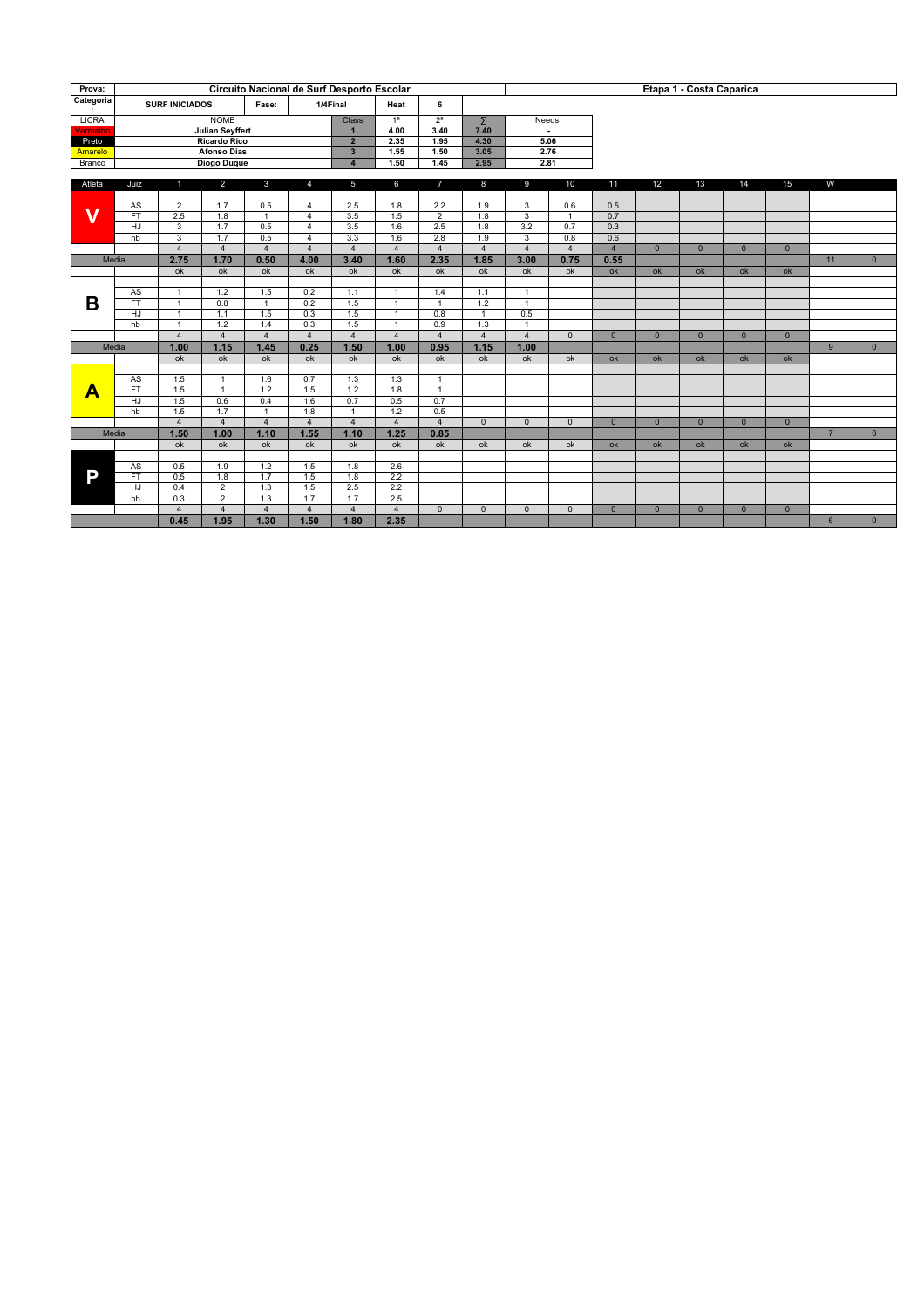| Prova:       |                 |                       |                              | Circuito Nacional de Surf Desporto Escolar |                         |                         |                  |                  |                  |                |                |                |                | Etapa 1 - Costa Caparica |                |              |                  |              |
|--------------|-----------------|-----------------------|------------------------------|--------------------------------------------|-------------------------|-------------------------|------------------|------------------|------------------|----------------|----------------|----------------|----------------|--------------------------|----------------|--------------|------------------|--------------|
| Categoria:   |                 | <b>SURF INICIADOS</b> |                              | Fase:                                      |                         | 1/4Final                | <b>Heat</b>      | $\overline{7}$   |                  |                |                |                |                |                          |                |              |                  |              |
| <b>LICRA</b> |                 |                       | <b>NOME</b>                  |                                            |                         | <b>Class</b>            | 1 <sup>a</sup>   | 2 <sup>a</sup>   | $\overline{z}$   |                | Needs          |                |                |                          |                |              |                  |              |
| Branco       |                 |                       | <b>Bruno Marçal</b>          |                                            |                         | $\overline{1}$          | 5.25             | 4.00             | 9.25             |                | $\sim$         |                |                |                          |                |              |                  |              |
| Amarelo      |                 |                       | <b>Samuel Hearn</b>          |                                            |                         | $\overline{2}$          | 3.30             | 3.05             | 6.35             |                | 5.96           |                |                |                          |                |              |                  |              |
| Vermelho     |                 |                       | <b>Francisco Mittermayer</b> |                                            |                         | $\overline{\mathbf{3}}$ | 3.25             | 1.80             | 5.05             |                | 3.11           |                |                |                          |                |              |                  |              |
| Preto        |                 |                       | João Pereira                 |                                            |                         | $\overline{a}$          | 1.45             | 1.25             | 2.70             |                | 4.91           |                |                |                          |                |              |                  |              |
|              |                 |                       |                              |                                            | $\overline{7}$          |                         | 9                | 10               |                  |                |                |                |                |                          |                |              |                  |              |
| Atleta       | Juiz            | $\mathbf{1}$          | 2                            | $\mathbf{3}$                               | 4                       | 5                       | 6                |                  | 8                |                |                | 11             | 12             | 13                       | 14             | 15           | W                |              |
| v            | FC              | 1.8                   | $\overline{1}$               | 3.1                                        | 1.9                     | 1.5                     | 1.5              | 0.5              | 0.4              |                |                |                |                |                          |                |              |                  |              |
|              | $\overline{AB}$ | $\overline{1.3}$      | 0.8                          | $\overline{3.3}$                           | $\overline{1.3}$        | $\overline{1}$          | $\overline{1.7}$ | $\overline{0.5}$ | $\overline{1}$   |                |                |                |                |                          |                |              |                  |              |
|              | $\overline{BB}$ | $\overline{1.6}$      | $\overline{0.3}$             | $\overline{3.4}$                           | $\overline{1.7}$        | $\overline{1.2}$        | 1.4              | 0.1              | $\overline{0.3}$ |                |                |                |                |                          |                |              |                  |              |
|              | h               | 1.7                   | $\overline{1}$               | 3.2                                        | 1.9                     | 1.6                     | $\overline{2}$   | 0.5              | 0.7              |                |                |                |                |                          |                |              |                  |              |
|              |                 | $\overline{4}$        | $\overline{4}$               | $\overline{4}$                             | $\overline{4}$          | $\overline{4}$          | $\overline{4}$   | $\overline{4}$   | $\overline{4}$   | $\overline{0}$ | $\overline{0}$ | $\overline{0}$ | $\overline{0}$ | $\overline{0}$           | $\overline{0}$ | $\mathbf{0}$ |                  |              |
|              | Media           | 1.65                  | 0.90                         | 3.25                                       | 1.80                    | 1.35                    | 1.60             | 0.50             | 0.55             |                |                |                |                |                          |                |              | $\overline{8}$   | $\mathbf{0}$ |
|              |                 | ok                    | ok                           | ok                                         | ok                      | ok                      | ok               | ok               | ok               | ok             | ok             | ok             | ok             | $\alpha$                 | ok             | ok           |                  |              |
| В            |                 |                       |                              |                                            |                         |                         |                  |                  |                  |                |                |                |                |                          |                |              |                  |              |
|              | FC              | 1.5                   | 0.5                          | 0.8                                        | $\overline{4}$          | 1.9                     | 5                |                  |                  |                |                |                |                |                          |                |              |                  |              |
|              | $\overline{AB}$ | $\overline{1.5}$      | 0.7                          | 0.8                                        | $\overline{4}$          | 1.4                     | 5.5              |                  |                  |                |                |                |                |                          |                |              |                  |              |
|              | $\overline{BB}$ | 1.5                   | 0.4                          | 0.6                                        | $\overline{4}$          | 1.3                     | $\overline{5}$   |                  |                  |                |                |                |                |                          |                |              |                  |              |
|              | hb              | 1.8                   | 0.5                          | 1.2                                        | $\overline{4}$          | 1.7                     | 5.5              |                  |                  |                |                |                |                |                          |                |              |                  |              |
|              |                 | $\overline{4}$        | $\overline{4}$               | $\overline{4}$                             | $\overline{4}$          | $\overline{4}$          | $\overline{4}$   | $\Omega$         | $\overline{0}$   | $\Omega$       | $\Omega$       | $\Omega$       | $\overline{0}$ | $\Omega$                 | $\Omega$       | $\Omega$     |                  |              |
|              | Media           | 1.50                  | 0.50                         | 0.80                                       | 4.00                    | 1.55                    | 5.25             |                  |                  |                |                |                |                |                          |                |              | $6 \overline{6}$ | $\Omega$     |
|              |                 | ok                    | ok                           | ok                                         | ok                      | ok                      | ok               | ok               | ok               | ok             | ok             | ok             | ok             | ok                       | ok             | ok           |                  |              |
|              |                 |                       |                              |                                            |                         |                         |                  |                  |                  |                |                |                |                |                          |                |              |                  |              |
|              | FC              | 1.7                   | $\overline{\mathbf{3}}$      | 1.8                                        | $\overline{\mathbf{3}}$ | $\overline{2.5}$        |                  |                  |                  |                |                |                |                |                          |                |              |                  |              |
| A            | $\overline{AB}$ | $\overline{1.8}$      | $\overline{3}$               | $\overline{1.2}$                           | $\overline{\mathbf{3}}$ | $\overline{2}$          |                  |                  |                  |                |                |                |                |                          |                |              |                  |              |
|              | <b>BB</b>       | 1.7                   | 3.1                          | 1.3                                        | 3.6                     | $\overline{2}$          |                  |                  |                  |                |                |                |                |                          |                |              |                  |              |
|              | hb              | 1.5                   | 3.5                          | 1.8                                        | 3.8                     | 2.3                     |                  |                  |                  |                |                |                |                |                          |                |              |                  |              |
|              |                 | $\overline{4}$        | $\mathbf{A}$                 | $\overline{4}$                             | $\overline{4}$          | $\overline{4}$          | $\Omega$         | $\mathbf{0}$     | $\mathbf{0}$     | $\Omega$       | $\mathbf{0}$   | $\overline{0}$ | $\overline{0}$ | $\overline{0}$           | $\overline{0}$ | $\mathbf{0}$ |                  |              |
|              | Media           | 1.70                  | 3.05                         | 1.55                                       | 3.30                    | 2.15                    |                  |                  |                  |                |                |                |                |                          |                |              | 5 <sup>5</sup>   | $\mathbf{0}$ |
|              |                 | ok                    | ok                           | ok                                         | ok                      | $\overline{ok}$         | ok               | ok               | ok               | ok             | ok             | ok             | ok             | ok                       | ok             | ok           |                  |              |
|              |                 |                       |                              |                                            |                         |                         |                  |                  |                  |                |                |                |                |                          |                |              |                  |              |
|              | FC              | 0.5                   | $\overline{1}$               | 1.4                                        | 1.5                     |                         |                  |                  |                  |                |                |                |                |                          |                |              |                  |              |
| P            | AB<br><b>BB</b> | 0.5                   | $\overline{1}$               | 1.1<br>1.1                                 | 1.3                     |                         |                  |                  |                  |                |                |                |                |                          |                |              |                  |              |
|              |                 | 0.5                   | 0.2                          |                                            | 1.4                     |                         |                  |                  |                  |                |                |                |                |                          |                |              |                  |              |
|              | hb              | $\overline{1}$        | 1.3                          | 1.5                                        | $\overline{1.7}$        |                         |                  |                  |                  |                |                |                |                |                          |                |              |                  |              |
|              |                 | $\overline{4}$        | $\overline{4}$               | $\overline{4}$                             | $\overline{4}$          | $\Omega$                | $\Omega$         | $\Omega$         | $\mathbf{0}$     | $\Omega$       | $\Omega$       | $\mathbf{0}$   | $\mathbf{0}$   | $\Omega$                 | $\mathbf{0}$   | $\mathbf{0}$ |                  |              |
|              |                 | 0.50                  | 1.00                         | 1.25                                       | 1.45                    |                         |                  |                  |                  |                |                |                |                |                          |                |              | $\overline{4}$   | $\mathbf{0}$ |